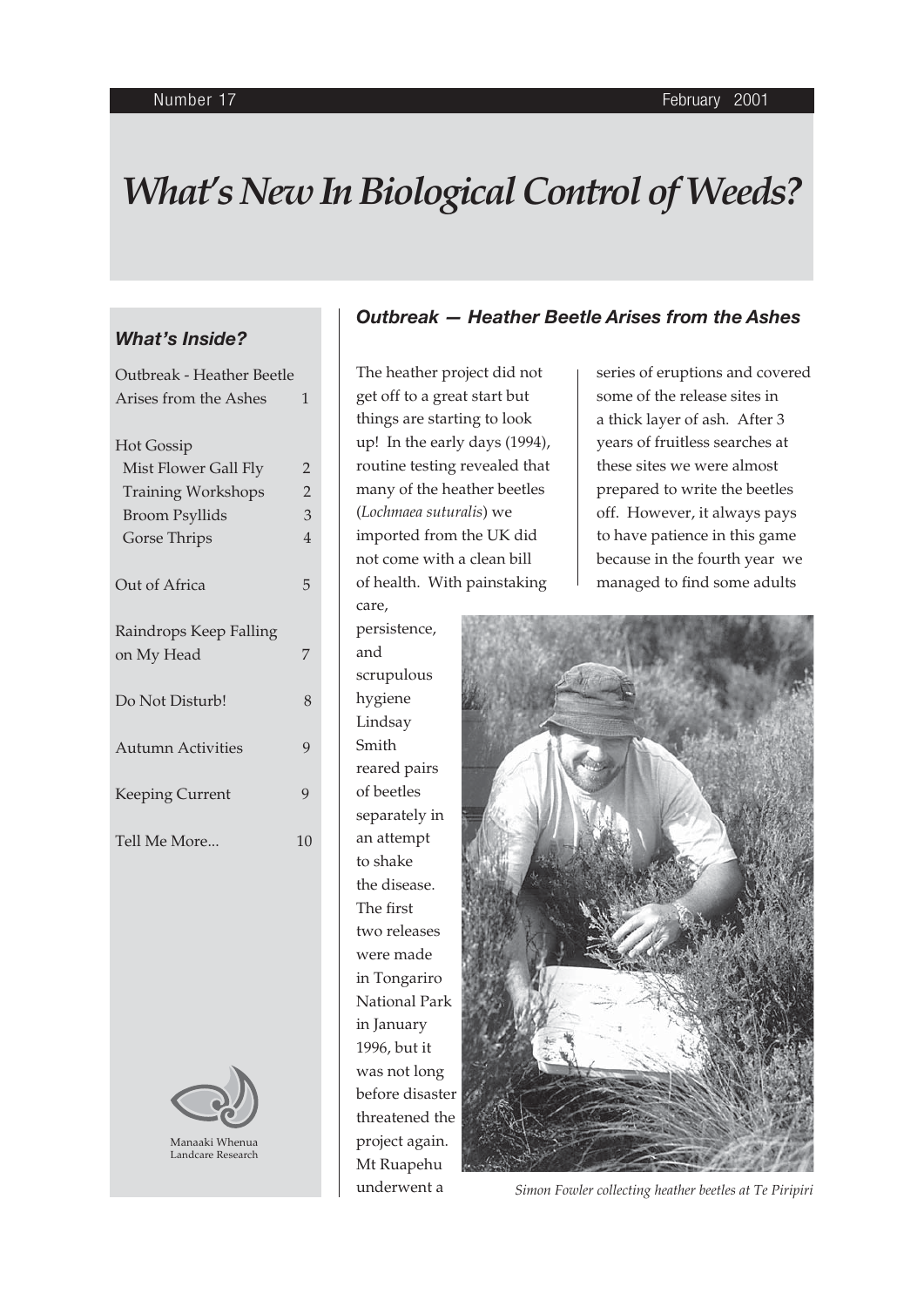and larvae at the Te Piripiri site – not a lot but enough to provide a small glimmer of hope.

That was only last year and this year we have an outbreak! Simon Fowler and Paul Peterson visited Te Piripiri again in November and could hardly contain their excitement at the sight of a patch of dead and dying heather infested with thousands of beetles. "It looks as if heather beetle is starting

## *Hot Gossip*

#### The mist flower gall fly

(*Procecidochares alani*) has now been released in the field in New Zealand. The flies were imported in December from Hawai'i, into the capable hands of Chris Winks who

to live up to the reputation it has developed in Europe of being a real pest of heather," said Simon. "It seems that our ability to detect adults before an outbreak is fairly poor — they drop to the ground very readily when disturbed and are notoriously difficult to find unless present in large numbers, " explained Paul.

The heather damage showing up at this site is old, probably caused by larvae and adults feeding last summer. The

has, amongst other things, nursed an endangered wētā species back from the brink of extinction. The fly population was kept in the quarantine facility at Mt Albert until it had completed one generation explosion in beetle numbers this year means that a lot more feeding damage should be evident later this summer. The main focus now is on redistributing the beetles to as many other areas as possible. A few large and lots of small releases of the Te Piripiri beetles have already been made this summer. The transfer seems to be going well so far, with beetle larvae seen at some of these new sites.

(approximately 6 weeks). The first field release took place in January in the Waitakere Ranges, close to the mist flower fungus (*Entyloma ageratinae*) release site. The mist flower fungus has spread so well that it is almost impossible to find an uninfested patch to release the flies on! Some flies have been held back for massrearing to enable further releases to be made.

# A **biological control of weeds training workshop**  was organised in December at Lincoln by Lynley Hayes for nine biosecurity staff from four regional councils, and a contractor from Carter Holt Harvey. A grand total

of 121 people have now





Chris Winks rearing mist flower gall fly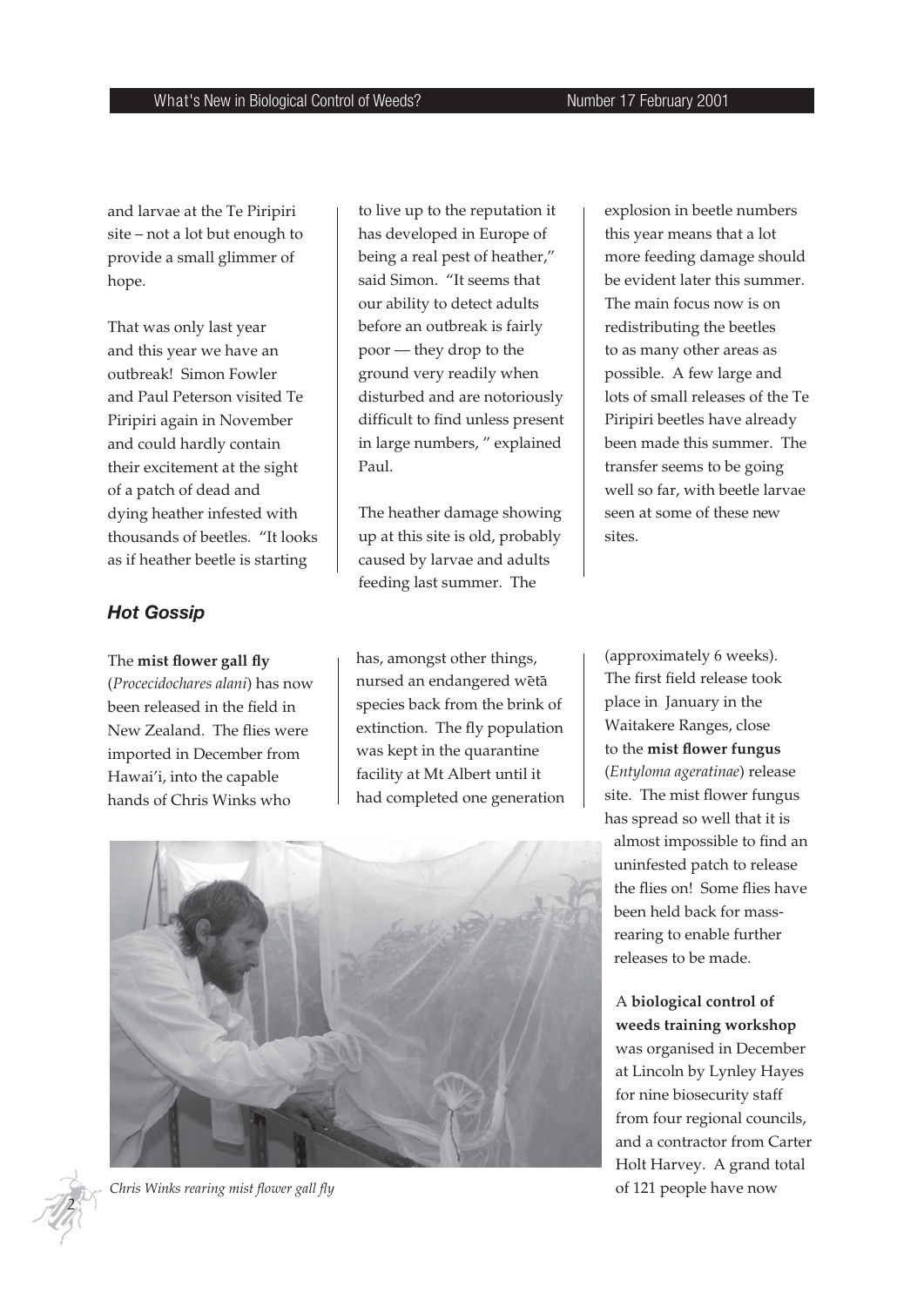

*Workshop participants identifying insects beaten from broom*

attended this course, which aims to give participants an opportunity to totally immerse themselves in biological control of weeds for a couple of days and get a good appreciation of what it is all about. This time round participants were invited to make a week of it and stay on for a 2-day plant identification course, run by Peter Heenan and other herbarium staff. "Many of those attending had not spent much time looking at things under a microscope before, so it was a fascinating whole new world for them, and it was quite difficult to drag them away for lunch!" chuckled Lynley. These

courses will be repeated in future. If you would like to attend one, please contact Lynley (details on back page).

**Broom psyllids** (*Arytainilla spartiophila*) have impressed us with their powers of recovery. In 1994 with British researcher,

 $\mathbf{0}$ 

A A

Jane Memmott,we released these tiny aphid-like creatures at 55 sites in Otago. Just before Christmas Helen Harman revisited 13 of the sites that we thought had failed early on and which had not been checked since. She found that the psyllids had come back from the dead at two sites. Particularly impressive was the thriving population where the broom had been bulldozed within a year of the release of just four adults. This discovery reinforces what we have already learnt from this trial: psyllids can establish from tiny numbers of individuals. The number of psyllids released varied from just two (one of each sex) to 270. We were excited to discover during subsequent visits to the sites that some of the two and fours had managed to found thriving colonies

 *3*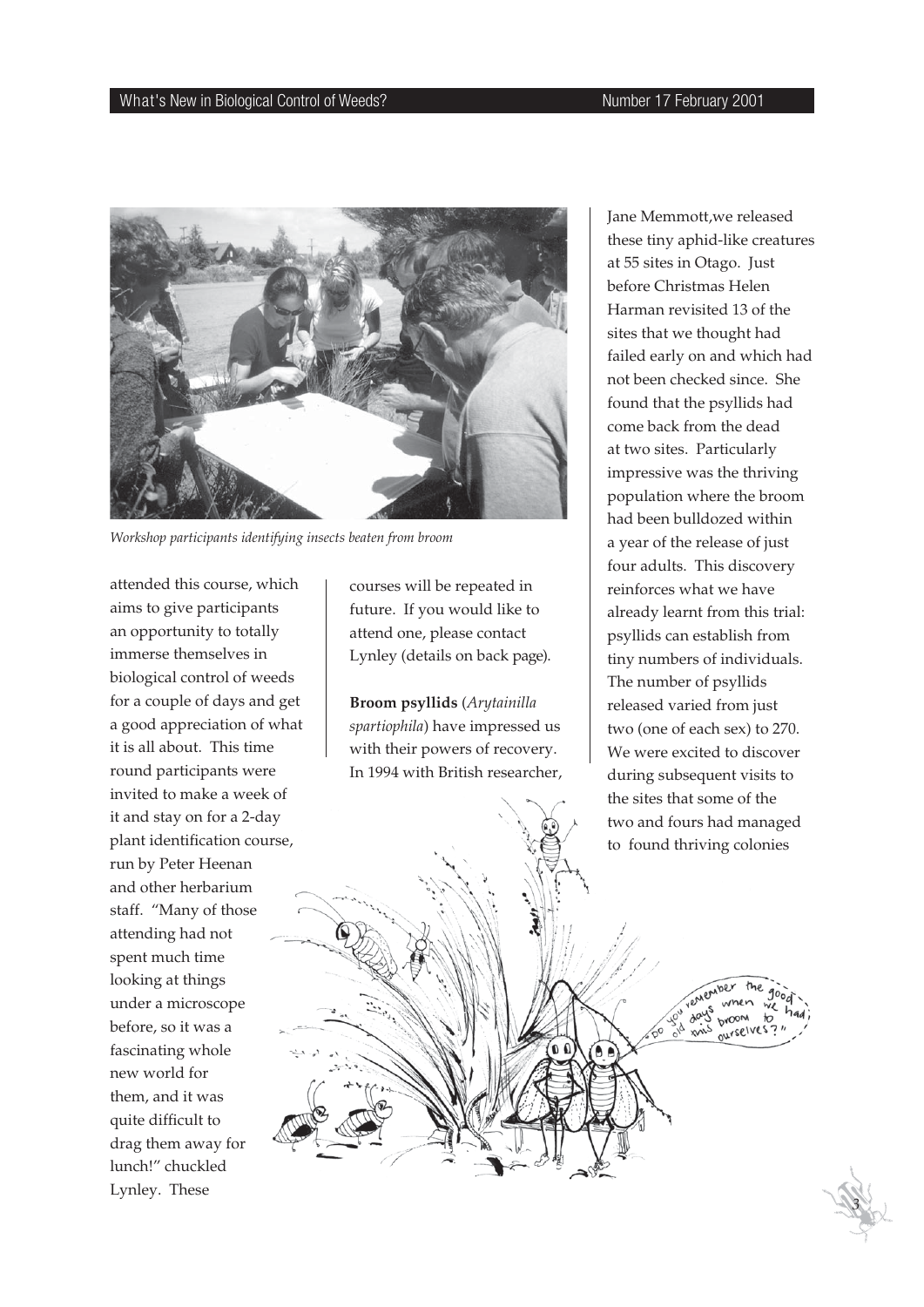successfully. However, we do not recommend that people go around releasing twos and fours, as the establishment success rate is better with higher numbers of psyllids.

Hugh Gourlay has recently returned from a 2-week visit to Australia. Hugh advised John Ireson (Tasmanian Institute of Agricultural Research) and Raelene Kwong (Keith Turnbull Research Institute, Melbourne) on the ins and outs of rearing and releasing the **gorse thrips**  (*Sericothrips staphylinus*) he had sent across earlier. A mass-rearing and release programme is planned for the thrips this summer in both Tasmania and Victoria. Hugh also got to see how the **gorse spider mites** (*Tetranychus lintearius*) that were descended from New Zealand stock he provided 2 years ago were doing in Tasmania. Unfortunately they have the same predators attacking them there too. Inland sites had both the major predators, the ladybird (*Stethorus* sp.) and mite (*Phytoseiulus persimilis*), present and were not very impressive. However, coastal sites appear to have only the ladybird and were managing to do quite well, with good



*Raelene Kwong (KTRI, Melbourne) searching for recently released boneseed leaf roller moths*

numbers of mites present and dispersing. Hugh was able to get a sneak preview of the **bone-seed leaf roller moth** ('*Tortrix*' sp.) that we are hoping to introduce at some stage (in which case Hugh might have to mass rear it!). He visited a recent release site in Victoria where eggs and larvae were easily visible and establishment looks promising (see also "Out

of Africa", page 5). The final stop for Hugh was Canberra to discuss

progress with safety testing a new agent for broom, the **gall mite** (*Aceria genistae*) with CSIRO staff. International co-operation and collaboration is alive and well in the field of biological control of weeds and we all benefit enormously from this synergistic approach.

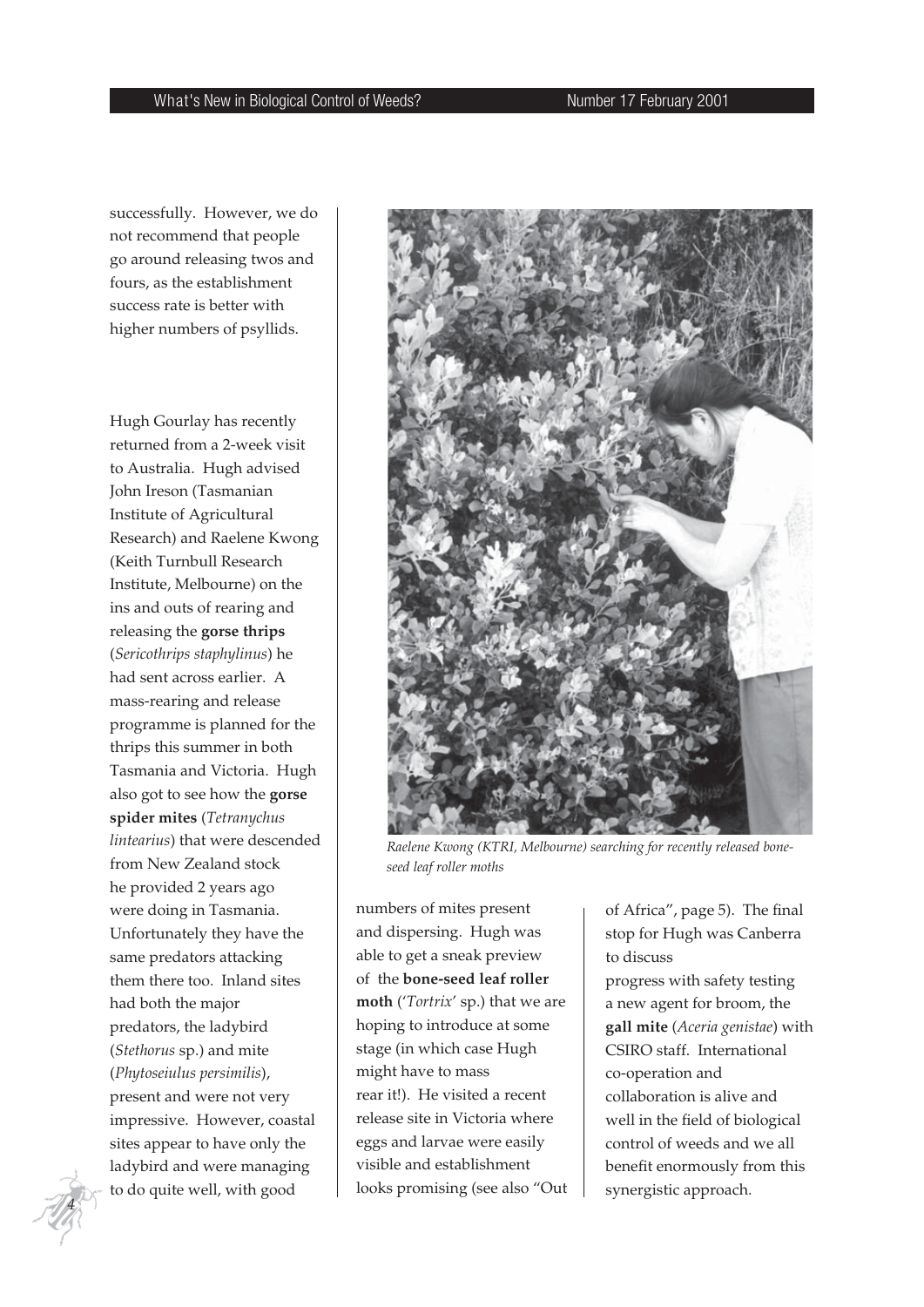## *Out of Africa*

Recently we have been exploring the possibility of developing biological control for a number of new target weeds. All indications suggested that we should pursue several new programmes, including ones against bone-seed and woolly nightshade. Late last year Pauline Syrett visited colleagues in South Africa and Australia to benefit from their wisdom and gain a clearer understanding of how we might best proceed.

#### *Bone-seed*

Bone-seed (*Chrysanthemoides monilifera* ssp. *monilifera*) is native to South Africa and has become a weed in Australia as well as New Zealand. The Australians have already grasped the nettle and begun a biological control programme for this weed. Australian researchers have been on the spot in South Africa for a number of years now. Petra Muller (CSIRO), who is based in Cape Town, showed Pauline first-hand the insects that naturally occur on boneseed in its homeland. Bone-seed is a coastal resident in South Africa,



*Pauline Syrett inspecting bone-seed damaged by the bone-seed leaf roller moth*

inhabited by a myriad of natural enemies. "It is not uncommon to see ailing and dead plants," explained Pauline. "The bone-seed leaf roller moth ('*Tortrix*' sp.) with its characteristic webbing was clearly the most damaging insect, often killing whole plants." This moth has recently been released in Australia, and is number one on the list of potential candidates for New Zealand. Pauline discussed with Petra, and also Penny Edwards (CSIRO, Brisbane), the difficulties we are likely to encounter in working with this moth. She discovered that it is not the easiest biological control agent in the world to test and get meaningful results. "Trials have to be very well

constructed to demonstrate host specificity for this species. Australian and South African researchers found that in the lab the moths lose their ability to discriminate, and lay eggs on just about anything including the cage itself." This means that testing has to be done outdoors under more natural and realistic conditions. Pauline also encountered some of the

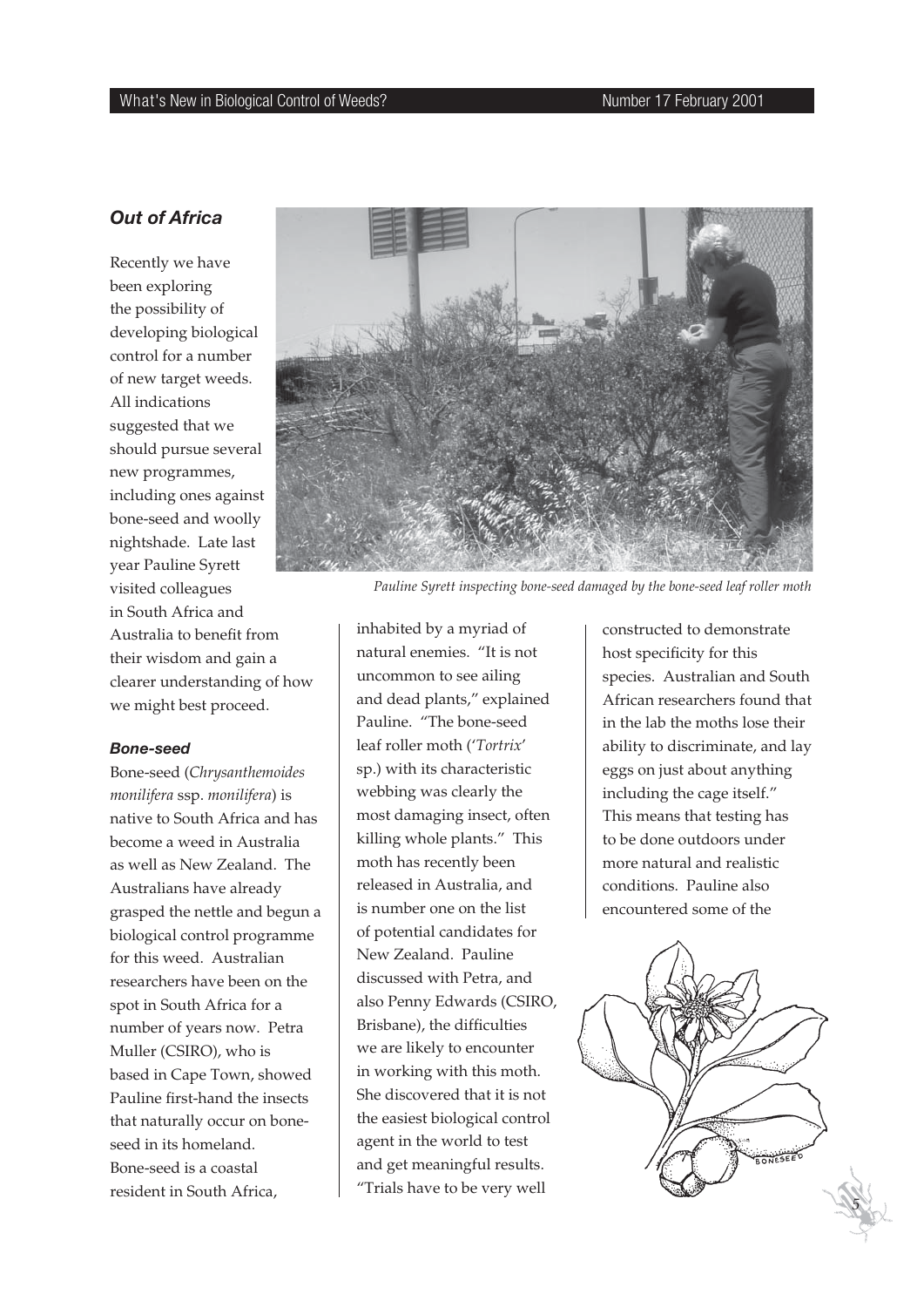other top candidates for bone-seed control. These included a damaging rust fungus (*Endophyllum osteospermii*), and a seedfeeding fly (Mesoclanis sp.). Far fewer seeds are produced on bone-seed bushes in South Africa, due partly to the activity of these seed feeders.

#### *Woolly nightshade*

Woolly nightshade (*Solanum mauritianum*), a native of South America, is a problem we have in common with South Africa. Researchers there have been tackling this weed for several years now. Terry Olckers, at the Plant Protection Research Institute (PPRI) in Pietermaritzburg, shared insights with Pauline about how the programme is progressing, and they discussed the possibility of expanding the safety testing programmes to include New Zealand native and cultivated species of *Solanum*. Terry showed Pauline a field site where their first agent, a sap-sucking lace bug (*Gargarphia decoris*), has been released and has successfully established. Pauline discovered that the lace bug*s* have some interesting behaviours. "The young lace



*Lace bug nymphs guarded by adult, on a woolly nightshade leaf*

bug nymphs huddle together in groups on the undersides of leaves with a parent nearby to protect them from predators," revealed Pauline. The lace bugs feeding causes damage (mottling) to the leaves and because they can produce several generations per year they have great potential to quickly build up damaging numbers on the plant. Several other insects from Argentina and Brazil are currently being put through their paces. One of these, a weevil (*Anthonomus*  sp.), prevents fruiting, an important consideration given the role birds play in dispersing woolly nightshade seeds.

Throughout her trip to South Africa, Pauline met many people working on a variety

of projects. At PPRI, Pretoria, she saw several successful biological control projects including water hyacinth, *Azolla*, *Sesbania*, *Opuntia*, and *Acacia*. "I was particularly impressed by the success the South Africans have had with controlling tree species such as *Sesbania* and *Acacia*, given that trees have a reputation as difficult targets for biological control," said Pauline.



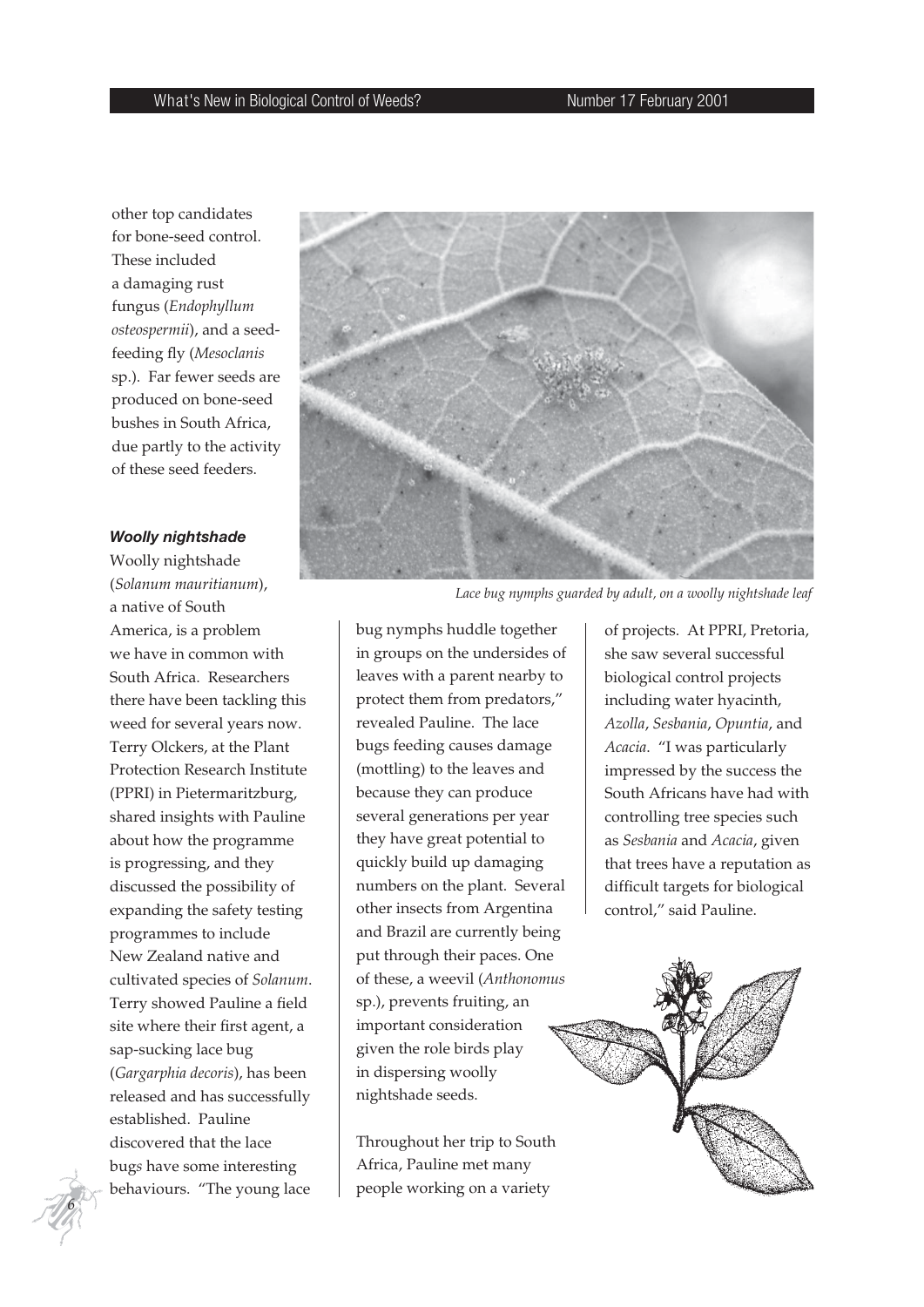## *Raindrops Keep Falling on My Head*

For years we have puzzled over why some agents establish at the drop of a hat, others need a bit more mollycoddling, and some just have us completely stumped. We suspect that, at least for some agents, the weather may be a significant contributing factor, especially if heavy rain occurs soon after a release.

Gorse  $b_{45}$ Researchers  $a_{h}$ <sub> $o$ </sub> $\frac{1}{1}$ in the UK have investigated the effect of rainfall on the survival of gorse thrips (*Sericothrips staphylinus*). "We used a rain simulator that allowed us to experiment with the duration, intensity and timing of rainfall on the thrips," explained Becky Saunders. "We found that rainfall intensity, but not rainfall duration, was an important factor affecting their post-release survival."

Rainfall duration was not important as gorse thrips are mobile and can seek shelter to avoid the worst of the rain. On the other hand, the thrips were affected by rainfall intensity. If rain is gentle and light, the thrips

can usually make it safely to shelter. However, if it suddenly starts to rain cats and dogs, the thrips may be drowned or washed from the plant before they have time to hide. "Newly-released insects may be particularly vulnerable if they haven't recovered from the shock of being uprooted and placed into a new environment," said Jane Memmott.

A release strategy that reduces the chances of the thrips encountering heavy rainfall soon after release may have a higher probability of success. If we take heed of weather forecasts and plan to make multiple small releases of thrips, at different times and over a wide area, then we can reduce the risk that our efforts will be a complete washout.

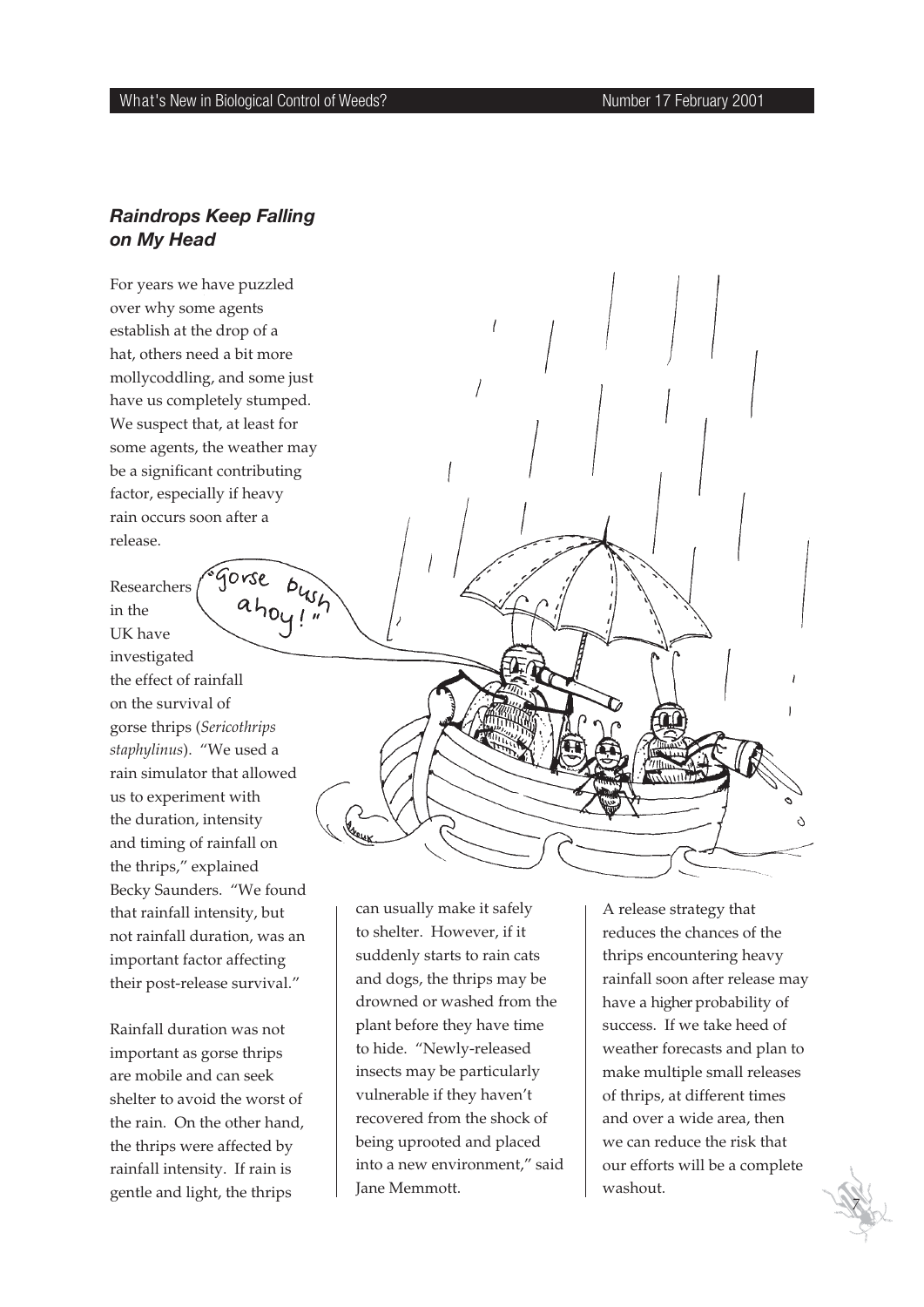## *Do Not Disturb!*

Weed invasions are often associated with disturbance events, such as fire, flooding, and grazing, which provide the plants with a golden opportunity to go forth and multiply. However, land managers do not always take into account the full ramifications of disturbance when designing control strategies, probably because the impacts are not always fully understood. A Canberra-based PhD student, Paul Downey, has been looking at the role of disturbance in relation to broom (*Cytisus scoparius*, known as Scotch broom in Australia), with support from the Co-operative Research Centre for Weed Management Systems.

Paul's Australian study suggests that disturbancebased management techniques for the control of broom can do more harm than good if the timing is wrong and followup treatments are not used. Disturbance can be harmful as the seeds are moved, both within the soil and away from the area. As seedlings are present all year round, broom can easily respond to soil disturbances or disturbances



*Broom infestation in pine plantation, New Zealand*

that remove the adult plants (canopy). These seedlings do not establish while the adult plants (5–14 years old) are present. Once the canopy is removed, however, they quickly fill the gaps.

"Disturbance-based management techniques are most useful when broom stands are young (<5 years old)," explains Paul. At this time the seed bank may be limited and the plants are not producing large amounts of dormant seeds. Managing the seed input/seed bank is one of the keys to controlling broom, as the seeds have a long life. "Disturbance-based management techniques may also have some benefit when dealing with older senescing stands (>14 years old)." As some plants begin to die

naturally, gaps are created allowing new seedlings to grow in their place. Disturbances that kill these seedlings may slow down the replacement process. However, without follow-up treatments, replacement will happen.

A large-scale disturbance, such as fire, can have a major impact on a broom stand. Not only are all plants removed in one fell swoop, but the seed bank is severely reduced (90%) by the triggered germination and heat-induced mortality. Regeneration is massive and, if left to its own devices, a burnt broom stand will quickly become a sea of broom seedlings, as thick as the hairs on a dog's back.

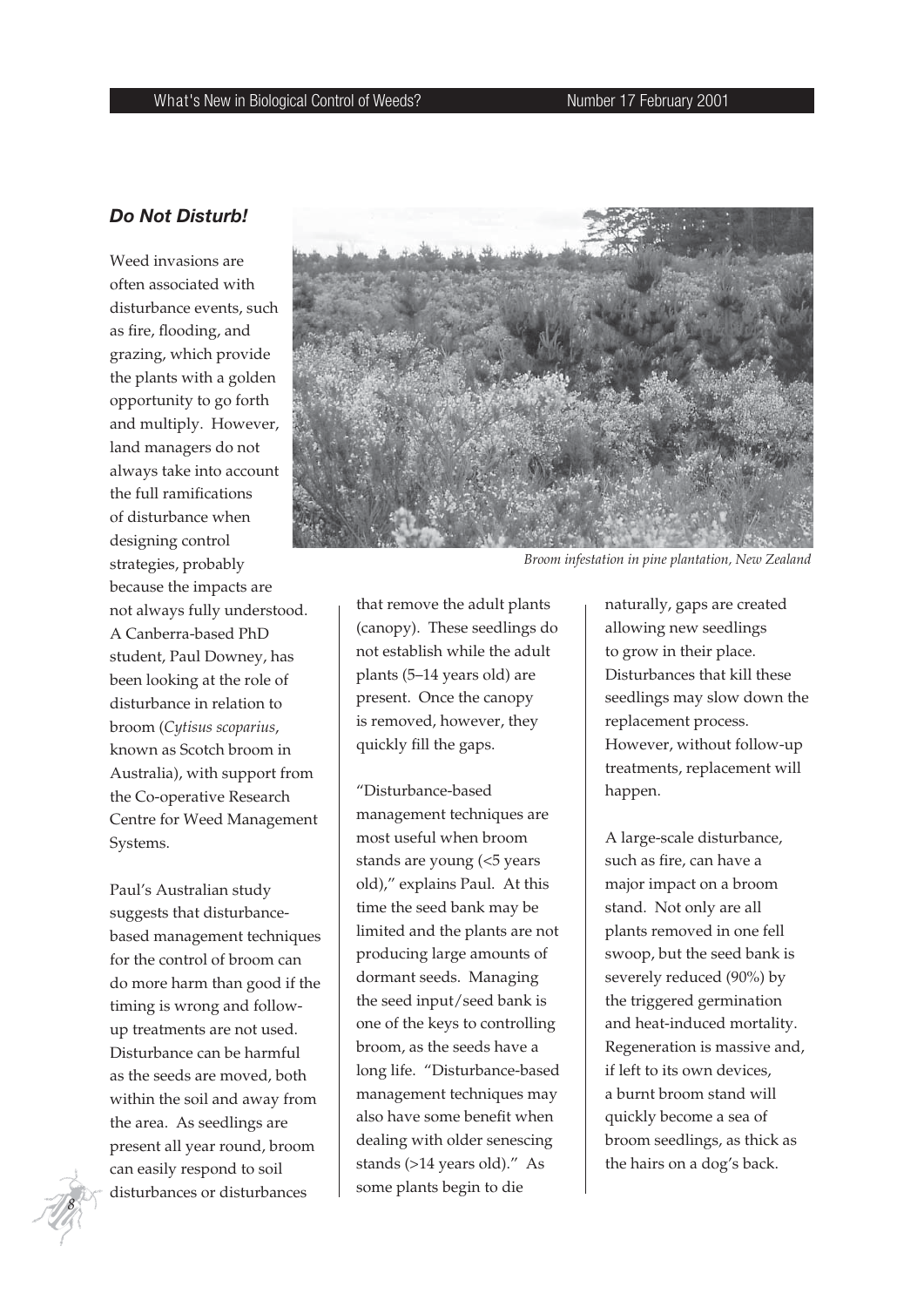A large-scale disturbance usually kills all other vegetation too, giving broom seedlings a better start. However, seedling mortality is extremely high in the first 12 months. The disturbance event provides a window of opportunity that land managers can exploit. If the crop of newly germinated plants is killed before they are old enough to produce seeds (2–3 years), then it is not quite so easy for the stand to re-establish, especially as the seed bank has been depleted by fire. Follow-up treatments will be required every two years, however, until the seed bank is further reduced and other vegetation that might suppress broom seed germination recovers. Fire is the main way to reduce seed banks.

In conclusion, Paul's study suggests that disturbance management is a tool that may assist with broom control in some situations. It must be timed well, however, and is best used in conjunction with other control techniques such as herbicides and biological control.

The information in this story was taken from Paul's PhD Thesis "Disturbance and Invasion Ecology of Scotch Broom in Australia".

## *Autumn Activities*

Autumn is a good time to look for evidence that gallforming agents, like the hieracium gall wasp (*Aulacidea subterminalis*) and Californian thistle gall fly (*Urophora cardui*), have established. The plant deformities (galls) caused by these agents develop over the summer and are usually most obvious in early autumn. March to May is also a good time for harvesting and redistributing these gall-forming agents as well as ragwort flea beetles (*Longitarsus jacobaeae*), nodding thistle crown weevils (*Trichosirocalus horridus*), nodding and Scotch thistle gall flies (*U. solstitialis* and *U. stylata)*, gorse pod moths (*Cydia succedana*), and old man's beard fungus (*Phoma clematidina*). Refer to the appropriate pages in "The Biological Control of Weeds Book" for detailed instructions on how to go about this, or contact us for advice. Remember to avoid enclosing ragwort flea beetles with large quantities of ragwort in non-breathable containers in hot weather. Also be careful to sort through any material that you collect with your garden-leaf vacuum so that you do not shift any pests, like the clover root weevil (*Sitona lepidus)*, at the same time.

## *Keeping Current*

Every year we produce new pages for "The Biological Control of Weeds Book" and distribute them widely so people can update their books. However, we know that sometimes even the best laid plans can go awry and we have a sneaking suspicion that there are quite a few books out there that are not current. Therefore, we have included with this newsletter a copy of the index for people to check their books against. If you find that you are missing some pages, then first check that they are not buried in a dark corner of the office. If you have no luck, then mark which sheets you are missing on the index page and send this to Lynley Hayes (address on page 10). She will make sure that you receive them as soon as possible. Note that we are producing another batch this year, which you should expect to reach your desk around August/September.